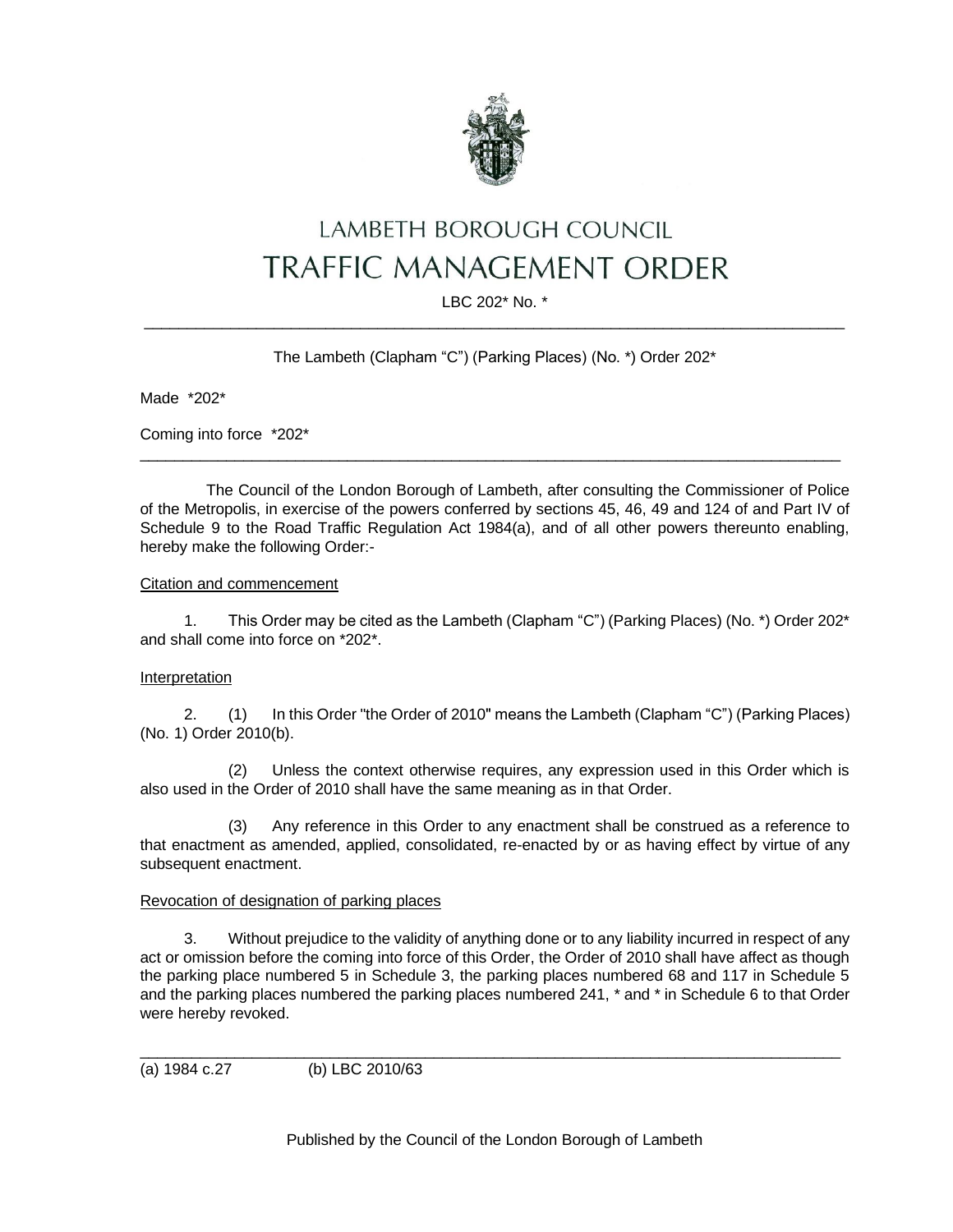# Designation of parking place and application of the Order of 2010 thereto

4. (1) Each area on a highway comprising the length of carriageway of a street specified in column 2 of the Schedule to this Order and bounded on one side of that length by the edge of the carriageway and on the other sides by a white line marking is designated as a parking place.

(2) The reference in this Article to a white line marking shall be construed as a reference to the white line marking (either broken or continuous) provided for in Schedule 7 to the Traffic Signs Regulations and General Directions 2016(a) or, if applicable, authorised by the Secretary of State by virtue of section 64 of the Road Traffic Regulation Act 1984.

(3) The provisions of the Order of 2008 (other than Articles 3 and 16) shall apply to the areas designated as parking places by this Order as if in those provisions any reference to a parking place included a reference to an area designated as a parking place by this Order and as if any reference to Schedule 3 to the Order of 2008 included a reference to Schedule 1 to this Order, any reference to Schedule 5 to the Order of 2008 included a reference to Schedule 2 to this Order, any reference to Schedule 6 to the Order of 2008 included a reference to Schedule 3 to this Order, any reference to Schedule 14A to the Order of 2008 included a reference to Schedule 4 to this Order and any reference to Schedule 14B to the Order of 2008 included a reference to Schedule 5 to this Order.

## Placing of traffic signs, etc.

- 5. The Council shall:-
	- (a) place and maintain traffic signs indicating the limits of each parking place referred to in Schedule 1, 2, 3, 4 or 5 to this Order;
	- (b) place and maintain in or in the vicinity of each parking place referred to in Schedules 1, 2 and 3 to this Order traffic signs indicating that such parking places may be used during the permitted hours for the leaving only of the vehicles specified in Article 4(3) of the Order of 2000;
	- (c) place and maintain in or in the vicinity of each parking place referred to in Schedule 4 to this Order traffic signs indicating that such parking places may be used during the permitted hours for the leaving only of the vehicles specified in Article 4(5) of the Order of 2000;
	- (d) place and maintain in or in the vicinity of each parking place referred to in Schedule 5 to this Order traffic signs indicating that such parking places may be used during the permitted hours for the leaving only of the vehicles specified in Article 4(6) of the Order of 2000;
	- (e) place and maintain in or in the vicinity of each parking place referred to in Schedule 6 and 7 to this Order traffic signs indicating that such parking places may be used during the permitted hours for the leaving only of the vehicles specified in Articles 4(9) and 4(10) respectively of the Order of 2000;

(a) S.I. 2016/362

\_\_\_\_\_\_\_\_\_\_\_\_\_\_\_\_\_\_\_\_\_\_\_\_\_\_\_\_\_\_\_\_\_\_\_\_\_\_\_\_\_\_\_\_\_\_\_\_\_\_\_\_\_\_\_\_\_\_\_\_\_\_\_\_\_\_\_\_\_\_\_\_\_\_\_\_\_\_\_\_\_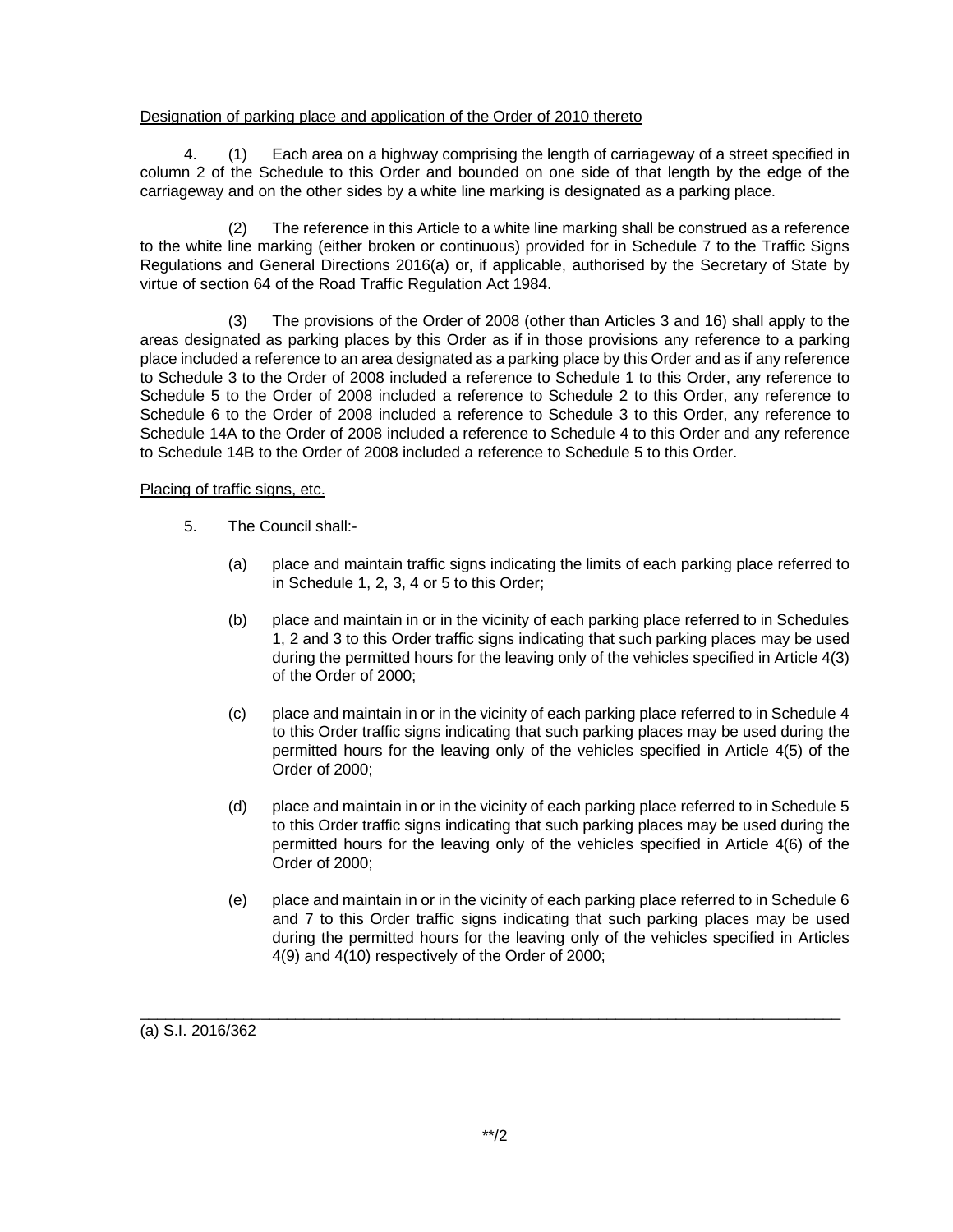- (f) place and maintain traffic signs in or in the vicinity of the parking place referred to in Schedule 5 to this Order indicating –
	- (i) that the parking place may be used by vehicles in respect of which payment of the parking charge is made using the electronic payment system; and
	- (ii) the location identification number of the parking place or part thereof; and
- (g) carry out such other works as is reasonably required for the purposes of the satisfactory operation of the parking place referred to in the Schedule to this Order.

Dated this \*202\*.

Ben Stevens Highway Network Manager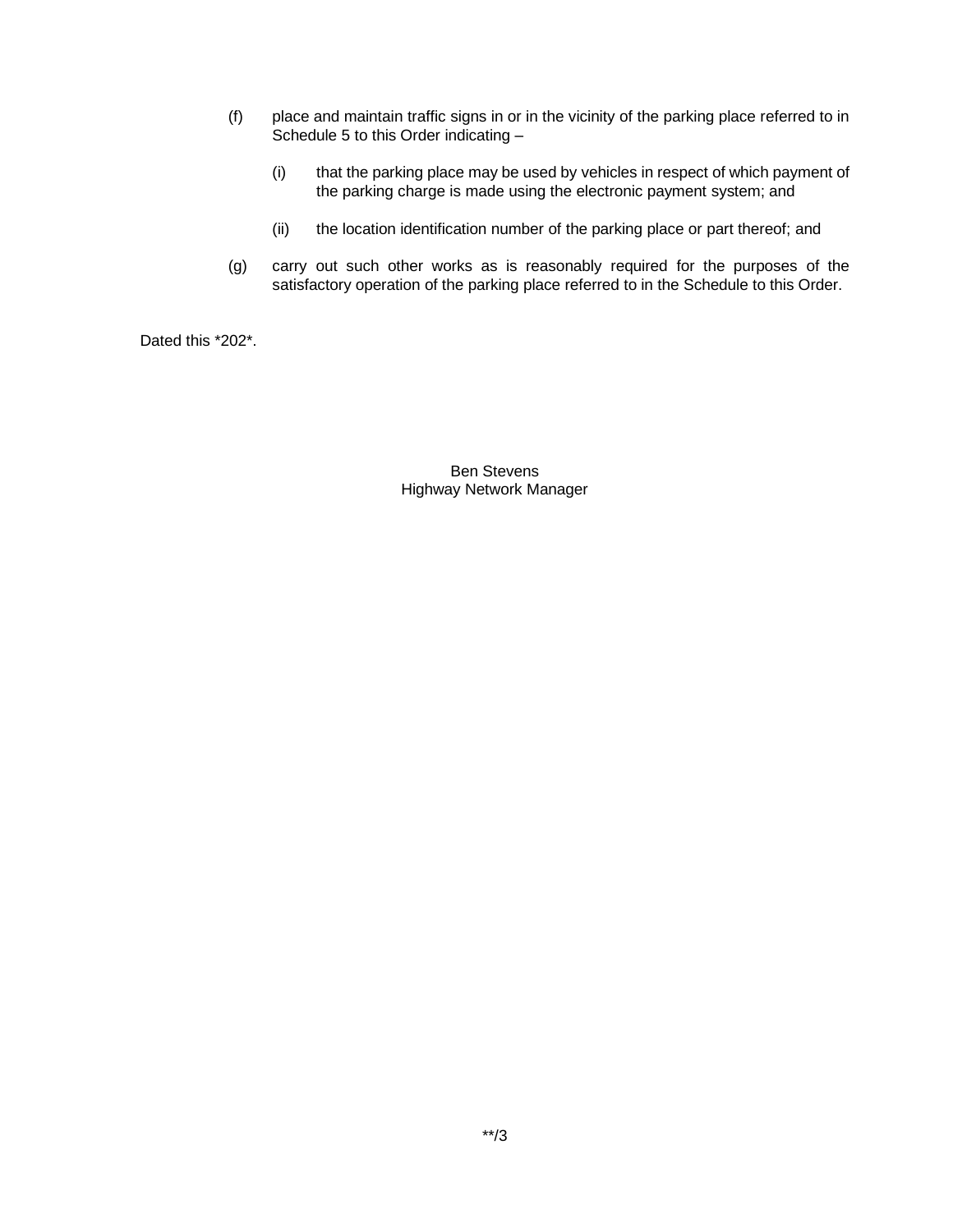#### SCHEDULE 1 (see Article 4)

IN RELATION TO A PARKING PLACE REFERRED TO IN THIS SCHEDULE THE EXPRESSION "PERMITTED HOURS" MEANS THE PERIOD BETWEEN 8.30 A.M. AND 6.30 P.M. ON MONDAYS TO FRIDAYS INCLUSIVE, ANY SUCH DAY NOT BEING CHRISTMAS DAY, GOOD FRIDAY OR A BANK HOLIDAY.

PARKING PLACES IN WHICH A VEHICLE MAY BE LEFT DURING THE PERMITTED HOURS PROVIDED:-

(A) THE PARKING CHARGE HAS BEEN PAID USING THE ELECTRONIC PAYMENT SYSTEM (AND THE VEHICLE IS LEFT FOR NOT MORE THAN A MAXIMUM PERIOD OF FOUR HOURS); OR

(B) THE VEHICLE DISPLAYS EITHER A VALID HARD COPY HEALTH CARE PERMIT ISSUED IN RESPECT OF THAT VEHICLE, OR THERE APPEARS ON A HAND-HELD DEVICE AN INDICATION THAT AN ELECTRONIC HEALTH CARE PERMIT HAS BEEN GRANTED IN RESPECT OF THAT VEHICLE AND THE PERMIT IS VALID.

| No of<br>parking<br>place | Designated parking place                                                                                                                                                                                                                           | Special<br>manner of<br>standing |
|---------------------------|----------------------------------------------------------------------------------------------------------------------------------------------------------------------------------------------------------------------------------------------------|----------------------------------|
|                           | 2                                                                                                                                                                                                                                                  | 3                                |
| $\star$                   | CLAPHAM MANOR STREET, the south-west side, from a point 4.2<br>metres north-west of the common boundary of Nos. 54 and 56<br>Clapham Manor Street to a point 7 metres north-west of the common<br>boundary of Nos. 64 and 66 Clapham Manor Street. |                                  |
| $\star$                   | CLAPHAM MANOR STREET, the south-west side, from a point 1<br>metre north-west of the common boundary of Nos. 64 and 66 Clapham<br>Manor Street, south-eastwards for a distance of 5 metres.                                                        |                                  |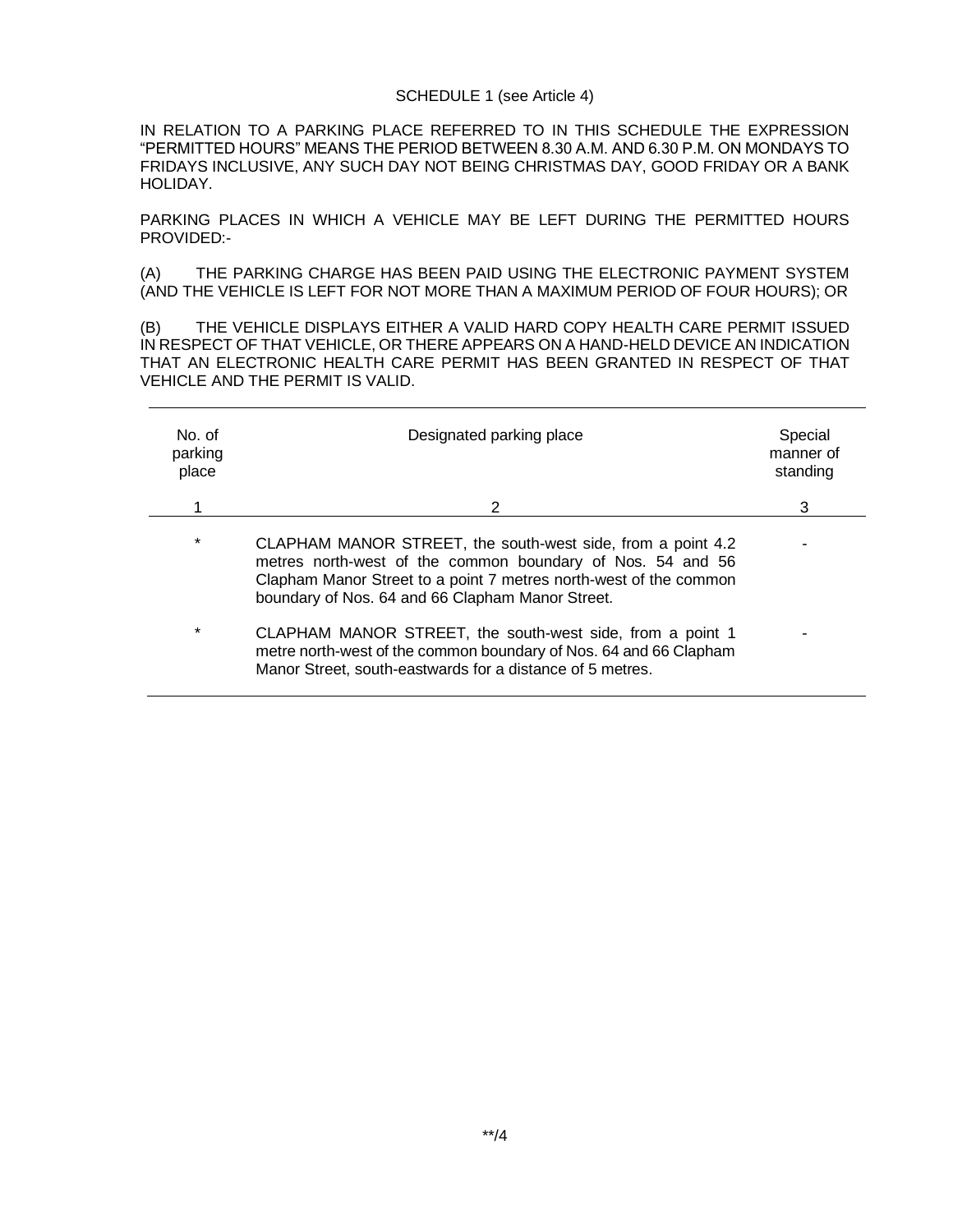#### SCHEDULE 2 (see Article 4)

IN RELATION TO A PARKING PLACE REFERRED TO IN THIS SCHEDULE THE EXPRESSION "PERMITTED HOURS" MEANS THE PERIOD BETWEEN 8.30 A.M. AND 6.30 P.M. ON MONDAYS TO FRIDAYS INCLUSIVE, ANY SUCH DAY NOT BEING CHRISTMAS DAY, GOOD FRIDAY OR A BANK HOLIDAY.

PARKING PLACES IN WHICH A VEHICLE MAY BE LEFT DURING THE PERMITTED HOURS PROVIDED THE VEHICLE DISPLAYS EITHER A VALID HARD COPY LAMBETH RESIDENT'S PERMIT, A VALID HARD COPY LAMBETH CAR CLUB PERMIT, A VALID HARD COPY LAMBETH VISITOR'S PERMIT OR A VALID HARD COPY TRADE PERMIT, ISSUED IN RESPECT OF THAT VEHICLE, OR THERE APPEARS ON A HAND-HELD DEVICE AN INDICATION THAT AN ELECTRONIC VERSION OF ONE OF THOSE PERMITS OR A FLEXIBLE CAR CLUB PERMIT HAS BEEN GRANTED IN RESPECT OF THAT VEHICLE AND THE PERMIT IS VALID.

| No. of<br>parking<br>place | Designated parking place                                                                                                                                                                                            | Special<br>manner of<br>standing |
|----------------------------|---------------------------------------------------------------------------------------------------------------------------------------------------------------------------------------------------------------------|----------------------------------|
| 1                          | 2                                                                                                                                                                                                                   | 3                                |
| *                          | BELMONT ROAD, the north-west side, from a point 10 metres north-<br>east of the north-eastern kerb-line of Grafton Square to a point 7<br>metres south-west of the common boundary of Nos. 4 and 6 Belmont<br>Road, |                                  |
| $\star$                    | BELMONT ROAD, the north-west side, from a point 1 metre south-<br>west of the common boundary of Nos. 4 and 6 Belmont Road to a point<br>10 metres south-west of the south-western kerb-line of Belmont Close.      |                                  |
| $^\star$                   | KILLYON ROAD, the north-east side, from the common boundary of<br>Nos. 58 and 60 Killyon Road to a point 6 metres north-west of the<br>common boundary of Nos. 40 and 42 Killyon Road.                              |                                  |
| $^\star$                   | KILLYON ROAD, the north-east side, from the common boundary of<br>Nos. 58 and 60 Killyon Road to a point 6 metres north-west of the<br>common boundary of Nos. 40 and 42 Killyon Road.                              |                                  |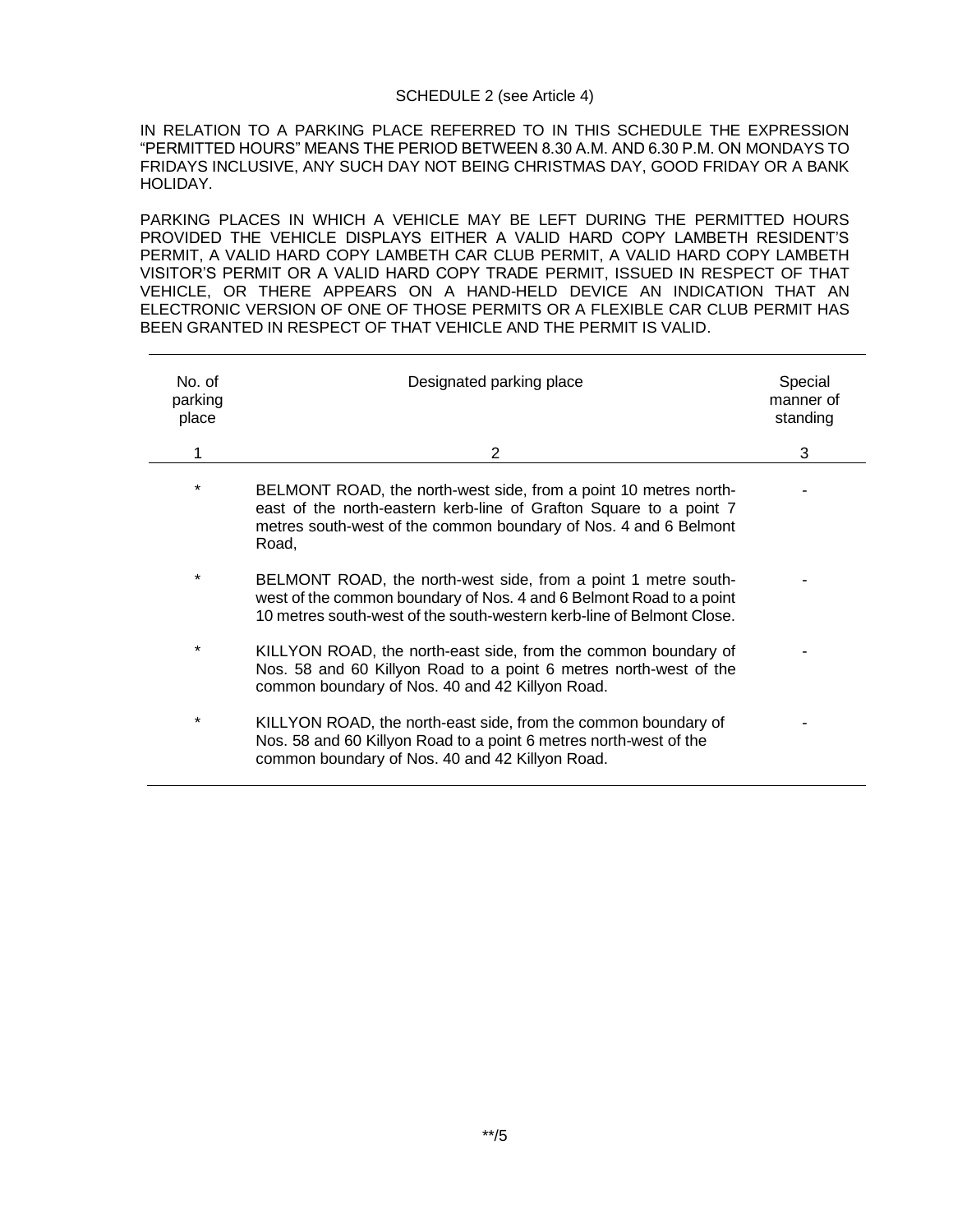#### SCHEDULE 3 (see Article 4)

IN RELATION TO A PARKING PLACE REFERRED TO IN THIS SCHEDULE THE EXPRESSION "PERMITTED HOURS" MEANS THE PERIOD BETWEEN 8.30 A.M. AND 8.30 P.M. ON MONDAYS TO FRIDAYS INCLUSIVE, ANY SUCH DAY NOT BEING CHRISTMAS DAY, GOOD FRIDAY OR A BANK HOLIDAY.

PARKING PLACES IN WHICH A VEHICLE MAY BE LEFT DURING THE PERMITTED HOURS PROVIDED THE VEHICLE DISPLAYS EITHER A VALID HARD COPY LAMBETH RESIDENT'S PERMIT, A VALID HARD COPY LAMBETH CAR CLUB PERMIT, A VALID HARD COPY LAMBETH VISITOR'S PERMIT OR A VALID HARD COPY TRADE PERMIT, ISSUED IN RESPECT OF THAT VEHICLE, OR THERE APPEARS ON A HAND-HELD DEVICE AN INDICATION THAT AN ELECTRONIC VERSION OF ONE OF THOSE PERMITS OR A FLEXIBLE CAR CLUB PERMIT HAS BEEN GRANTED IN RESPECT OF THAT VEHICLE AND THE PERMIT IS VALID.

| No. of<br>parking<br>place | Designated parking place                                                                                                                                                                                                                     | Special<br>manner of<br>standing |
|----------------------------|----------------------------------------------------------------------------------------------------------------------------------------------------------------------------------------------------------------------------------------------|----------------------------------|
|                            | $\mathcal{P}$                                                                                                                                                                                                                                | 3                                |
| $\star$                    | LYDON ROAD, the north-west side, from a point 3.5 metres south-<br>west of the common boundary of Nos. 28 and 30 Lydon Road to a<br>point 2.9 metres south-west of a point opposite the north-eastern<br>building wall of No. 12 Lydon Road. |                                  |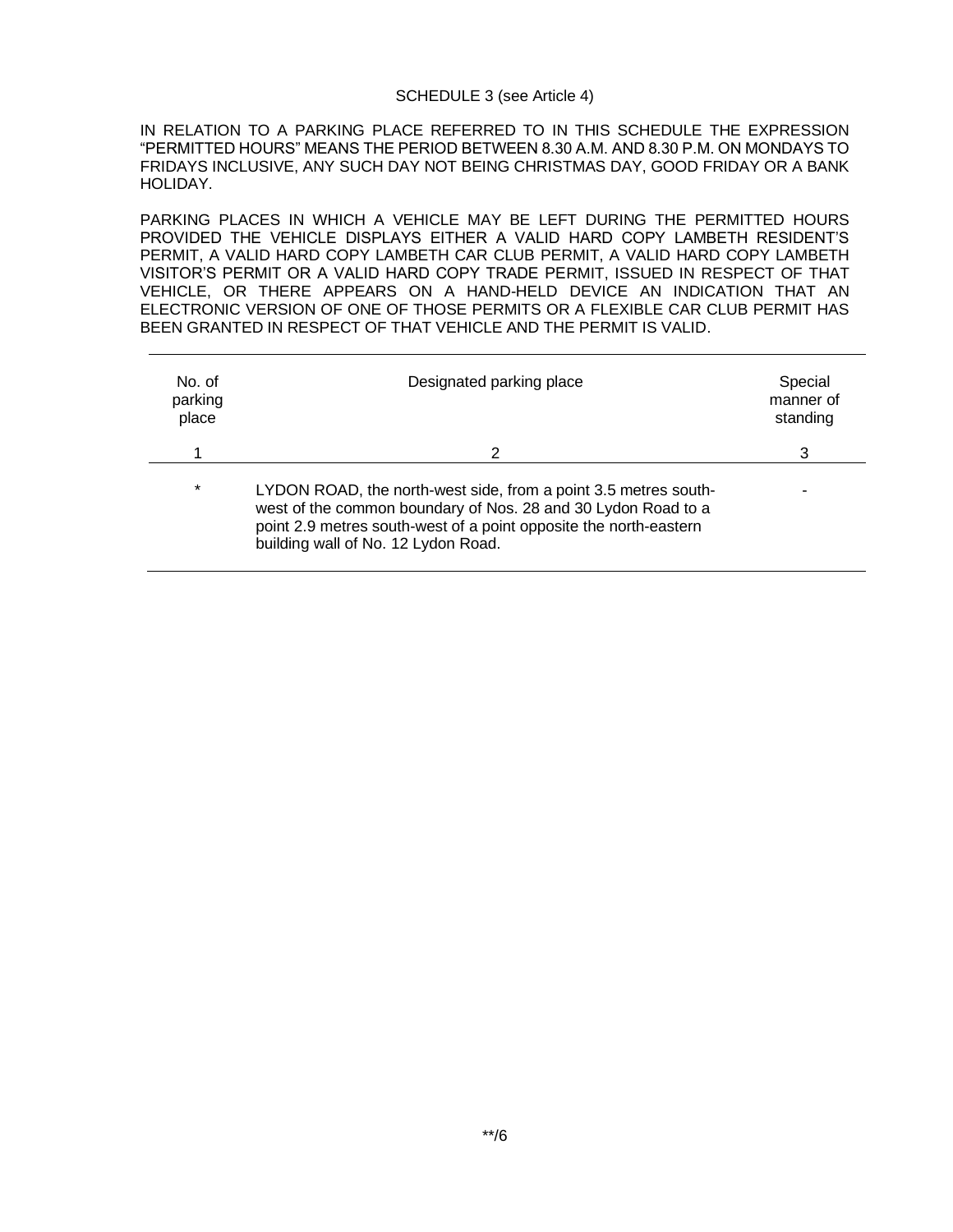IN RELATION TO A PARKING PLACE REFERRED TO IN THIS SCHEDULE THE EXPRESSION "PERMITTED HOURS" MEANS AT ANY TIME (AND THE VEHICLE IS LEFT FOR NOT MORE THAN A MAXIMUM PERIOD OF TWENTY-FOUR HOURS).

PARKING PLACES IN WHICH A VEHICLE MAY BE LEFT DURING THE PERMITTED HOURS PROVIDED THE VEHICLE DISPLAYS EITHER A VALID HARD COPY LAMBETH RESIDENT'S PERMIT, A VALID HARD COPY LAMBETH CAR CLUB PERMIT, A VALID HARD COPY LAMBETH VISITOR'S PERMIT OR A VALID HARD COPY TRADE PERMIT, ISSUED IN RESPECT OF THAT VEHICLE, OR THERE APPEARS ON A HAND-HELD DEVICE AN INDICATION THAT AN ELECTRONIC VERSION OF ONE OF THOSE PERMITS OR A FLEXIBLE CAR CLUB PERMIT HAS BEEN GRANTED IN RESPECT OF THAT VEHICLE AND THE PERMIT IS VALID, PROVIDED THAT THE ELECTRICAL STORAGE BATTERY OF THAT VEHICLE IS IN THE PROCESS OF BEING CHARGED FROM A MAINS ELECTRICAL SOURCE ADJACENT TO THAT PARKING PLACE.

| Parking<br>place<br>No. | Designated parking place                                                                                                                                                                                                                                                                                               | Special<br>manner of<br>standing |
|-------------------------|------------------------------------------------------------------------------------------------------------------------------------------------------------------------------------------------------------------------------------------------------------------------------------------------------------------------|----------------------------------|
|                         |                                                                                                                                                                                                                                                                                                                        |                                  |
| $\star$<br>$\star$      | BELMONT ROAD, the north-west side, from a point 1 metre south-west of<br>the common boundary of Nos. 4 and 6 Belmont Road, south-westwards<br>for a distance of 6 metres.<br>KILLYON ROAD, the north-east side, from the common boundary of Nos<br>40 and 42 Killyon Road, north-westwards for a distance of 6 metres. |                                  |